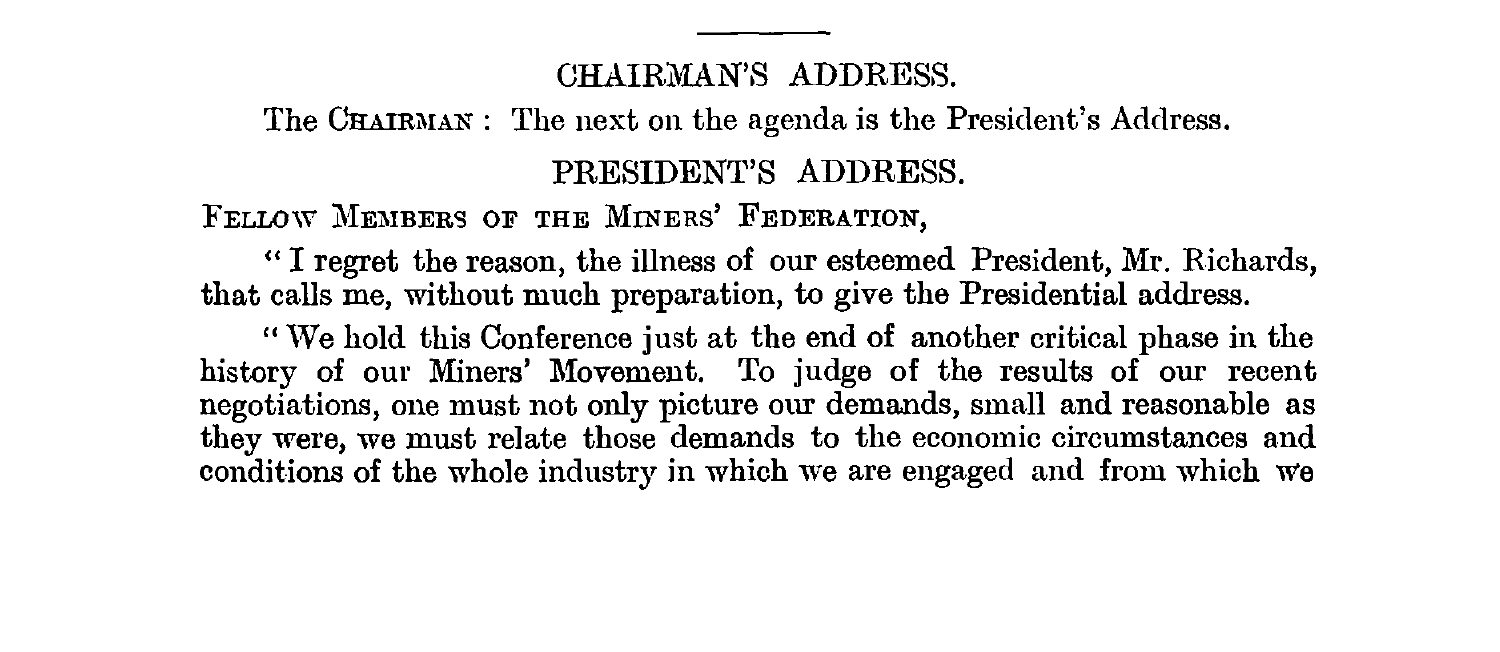are engaged and from which we sought to secure such concessions. An industry in the hands of private ownership and, in respect to which, our task is still to seek readjustments within that system.

"The industrial depression, which for so many years has enveloped our chief industries, is at last affecting the entire economic and financial systems of the world. In this country, the so-called sheltered workers—the railway. men, the transport workers, the distributive workers, the civil servants, etc., have all had their wages menaced during the past year; we have, in fact, lived in an atmosphere of "wage cuts." The contradictions of world capitalism will ever seek to re-adjust themselves on the bodies and souls of those least able to defend themselves; on those with no other means but the power to labour. It is in the light of all these factors that our recent settlement must be judged. What does that settlement mean?

"1. A truce for twelve months.

"2. That hours shall be uniform at  $7\frac{1}{2}$ , plus one winding time.

"3. In the main, that existing wages shall legalalised.

"4. A Government declaration to implement the Geneva Convention on Hours.

"Judged in comparison with our demand for a 7-hour day and a legal minimum wage, it is nothing to be jubilant about. Yet, contrasted with the alternative of a National stoppage, which, with the risks and uncertainties to the men, and to the trade would have been a National calamity, our settlement or truce was at least one in respect of which we can declare a certain amount of commonsense satisfaction.

*"Two* points have been raised in opposition to the recent legislation, which call for a rejoinder :-

"1. It is said that a truce for 12 months pre-dates the next crisis.

"2. To legalise wage rates is a new and dangerous procedure.

"In regard to the first objection, I repeat on your behalf, what I have already stated, the miners do not anticipate a crisis in July, 1932. We call upon those charged with the conduct and control of this industry to work in a real national sense with us for peace, rather than talk of strife. In regard to the second point—the legalising.of wage rates. Surely in face of our minimum wage legislation, and that of the Trade Boards, the charge is not true. AU that the State does in the recent Mines Act is to place the miner in the same category as the Society for the Prevention of Cruelty to Animals. If the owner of a horse works it without proper food, the Society can invoke the aid of the This Mines Act gives the miner the right to invoke the aid of the law for existing wages as a means of maintenance—not a revolutionary step, but certainly a necessary one. It is not an Act to stabilise low wages, it is an Act to prevent low wages from going still lower.

"What of the immediate future? What policies are necessary in the interest of this industry, and likewise in the interests of our members?

"Let me put forward two essentials.

"Firstly, to raise the economic level of the industry, and secondly, to make our own organisation fully representative of the mineworkers of this country. Both policies are of vital importance.

"In regard to the first, in my view, if this industry cannot be raised to a higher level, then we cannot hope to improve even our present miserable standards and conditions without some outside subsidy. But I believe that the position of this industry can be materially improved providing that a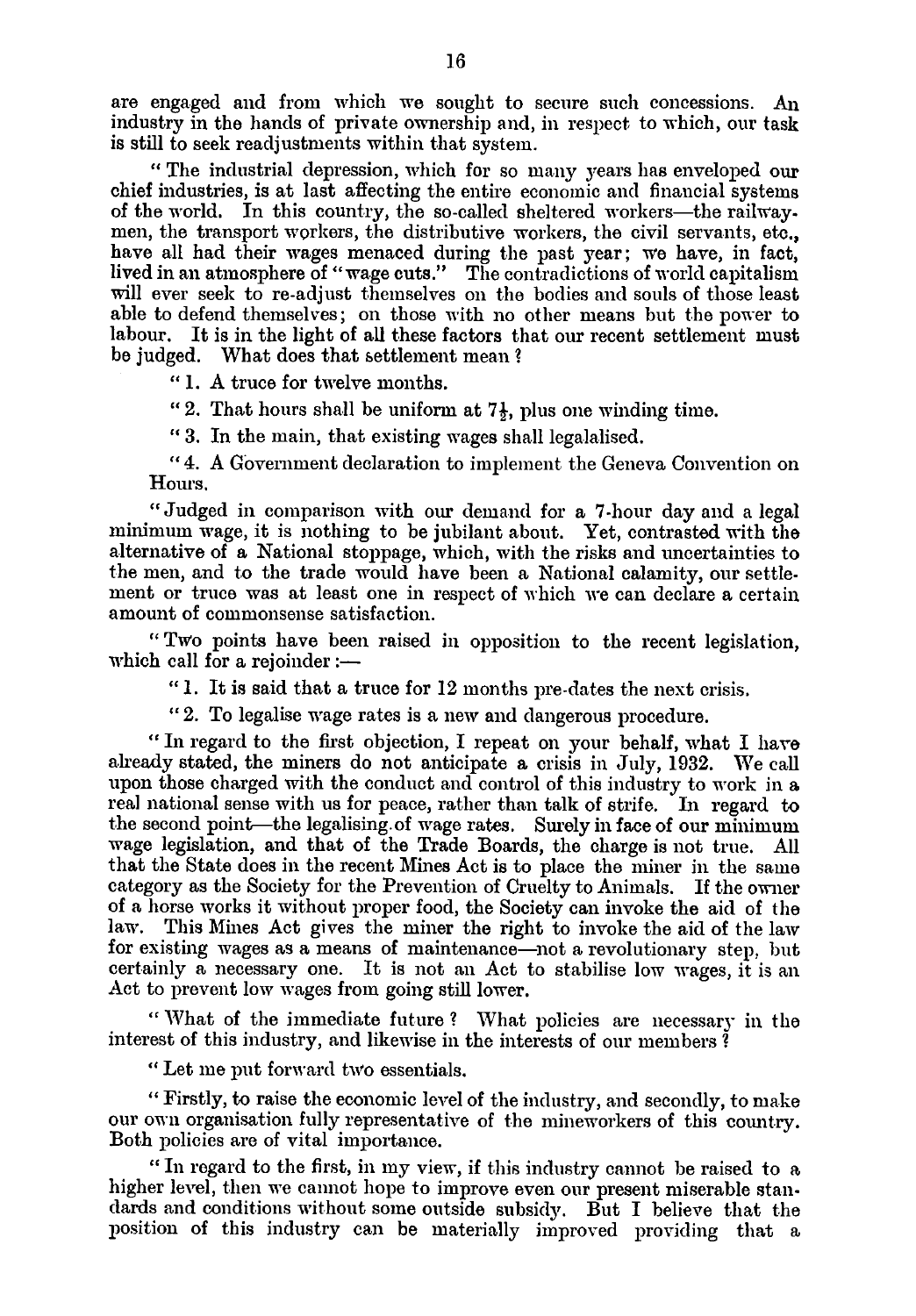vigorous forward movement is given to the policies for which the Federation<br>has always stood. These have been stated on numerous occasions. They has always stood. These have been stated on numerous occasions.  $m$ ay be summarised as follows :-

1. The elimination of all eternal competition, the raising of the general price level, and the co-ordination and control of the industry by a strong central body.

<sup>11</sup>2. The elimination of waste in the administration and working of the collieries.

"3. The imposition of a National levy to facilitate the export trade pending the conclusion of International agreements with other coal producing countries.

"4. The fullest possible application of scientific methods in the production, treatment and utilisation of coal.

"Number one implies that each district should be given its proper share of output, that prices shall be properly co-ordinated as between one district and another, and that a proper balance shall be maintained between the districts, so that each may have its fair portion of trade. It means, in short, the substitution of central control and regulation for individualism.

"When the Coal Mines Act, 1930, was passed, we all believed that this object would in some measure be achieved through the operation of that Act. There is no reason why this should not have been accomplished, as, notwithstanding that the provisions of Part I. are in some respects deficient, it must be remembered- that the owners have power under the Act to amend the Schemes so that they may be capable of achieving any purpose, within that Act, which may be desired.

The failure of the Schemes thus far is, therefore, the responsibility of the owners. Under the machinery of the Act they have or can acquire the power to raise prices, to co-ordinate prices, to impose a National levy, and to do all those things which are essential to the financial betterment of the industry.

"Now, in the coming year, it should be our business to ensure that these things are done before we arrive at a stage when we are called upon to make another big general decision, the acceptance or rejection of which may mean so much to the lives of our people.

"For the owners to come along and say to us, time after time, that the industry cannot afford to give better wages or conditions, because there is no money with which to pay for them, is not good enough. Such a plea may be repeated indefinitely. It is the owners' business to ensure that the means to pay are within the industry. The Mines Act of 1930 was designed expressly to give them that power—they should use it.

"In my view, therefore, one of the first things to be done in the coming year is to see that full advantage is taken of the Mines Act to

 $(a)$  Raise the general price level.

- *<sup>11</sup>(b)* Co-ordinate the prices of the various districts, and
- *"(c)* Impose a National levy for the export trade.

<sup>11</sup>We believe that in so far as the inland trade is concerned there is no inherent difficulty which prevents it being placed on a better footing. Its level can be raised by the owners themselves if they will but use the machinery which lies to their hand. While there is a limit to the level to which inland prices should be raised, that level has not yet been reached for pit head prices.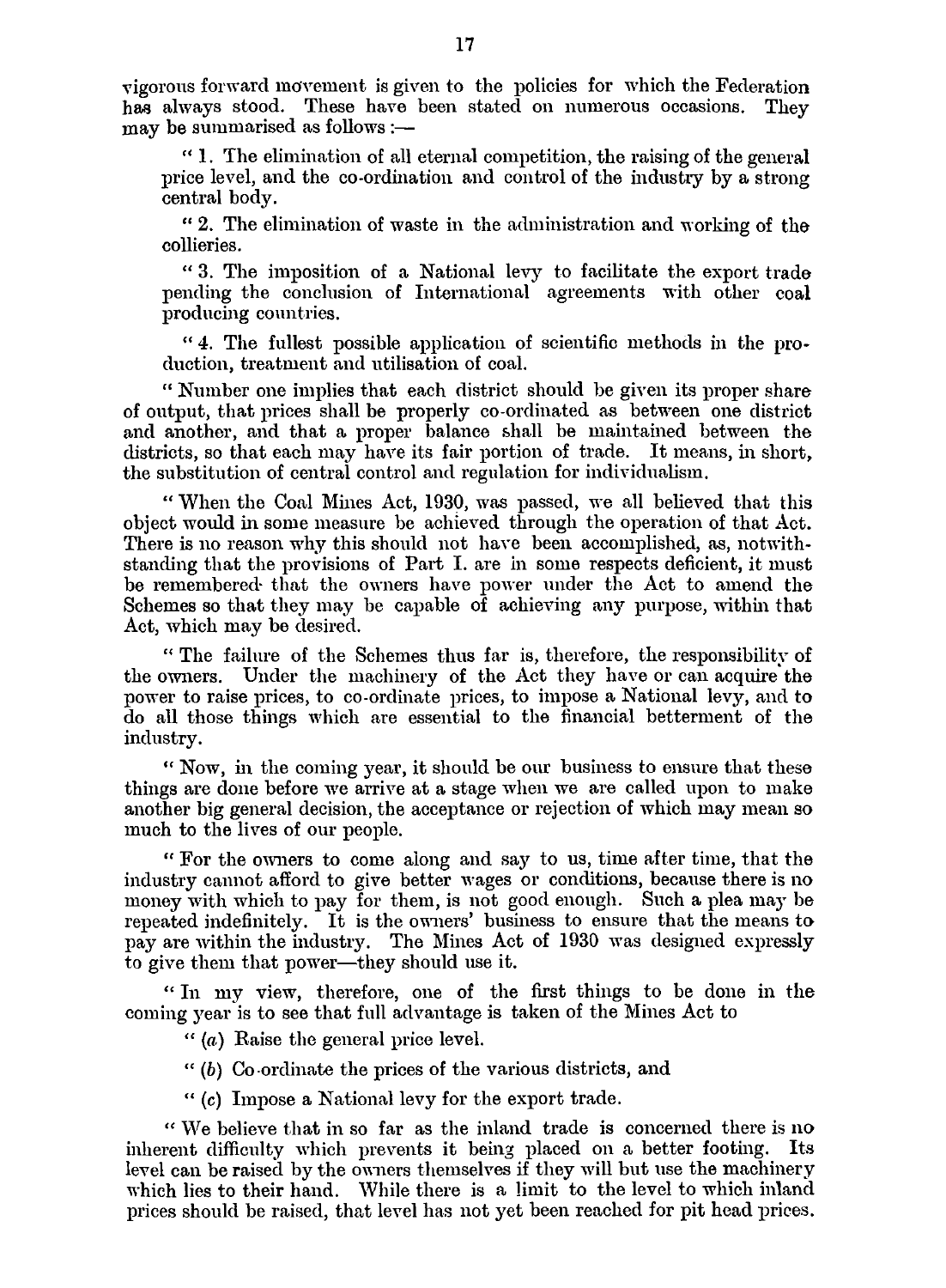# EXPORT TRADE.

"In regard to the export trade, we acknowledge that here there are difficulties which are beyond the power of the owners in particular export fields to deal with. Even so, there is no possible excuse for the internal competition which still exists in those fields.

"When an industry is menaced by the severest external competition and by the competition of other forms of fuel, it is surely the height of folly to allow its position to be lowered by anything which is preventable by the industry itself. The continued existence of internal competition in the export trade proves the owners to be guilty of this folly, a folly which to-day no other body of British industrialists would permit.

"Granting this delinquency, it must be confessed that, even if the export trade was conducted in the most efficient manner, difficulties of an almost insuperable character would still exist. These difficulties of course are those which arise from the tremendous competition of other coal produciug countries. Some idea of this competition may be obtained from the following facts. Perhaps you will bear with me if I give these facts in some detail, because of their importance  $:$ 

#### 1. OUTPUT

"In the first six months of 1931, the output of coal in Great Britain totalled 113,807,000 metric tons as compared with 127,933,030 metric tons in This represents a reduction of  $14,126,000$ tons or 11 per cent.

"In German's the reduction was  $12,419,000$  tons or 17 per cent. In France (including the Saar) the diminution in output amounted to 2,171,000 tons or 6 per cent. In Belgium there was a slight increase of less than 1 per cent., in Poland an increase of 269,000 tons or 1.5 per cent., and in Holland an increase of 295,000 tons or 34 per cent.

"In the principal European countries, output in January/June, 1931, totalled 274 million tons as against 366 million tons in January/June, 1930, a reduction of 10 per cent., while the output of lignite fell from 86.6 million tons to 752 million tons, a reduction of 13 per cent.

#### 2. CONSUMPTION

"The demand for coal abroad showed a decrease in January/June, 1931, as compared with that in January/June, 1939, and amounted in some instances to as much as 19 per cent.

"In Great Britain, consumption fell from 89,073,090 metric tons in the first six months of 1930 to 85,291,000 metric tons in the first six months of 1931, or by 4'2 per cent. The corresponding percentages for the other principal consuming countries in Europe were as follows :—Germany 18 per cent., France and Saar 7 per cent., Belgium 11 per cent., Poland 6 per cent., and Holland 5 per cent.

#### 3. EXPORTS

"Exports of coal from Great Britain in January/June, 1931, amounted to 20 million tons, as compared with  $27\frac{1}{4}$  million tons in January/June, 1930, a reduction of 7 $\frac{1}{4}$  million tons, or 27 per cent. Exports in January/June, 1931, reduction of  $7\frac{1}{4}$  million tons, or 27 per cent. were only 57 per cent, of the figure for January/June, 1913.

"Exports of coal from Germany in January/May, 1931, totalled 99 million metric tons, as compared with 10<sup>-</sup>4 million metric tons in January/May, 1930, a reduction of  $\frac{1}{2}$  million metric tons or 5 per cent.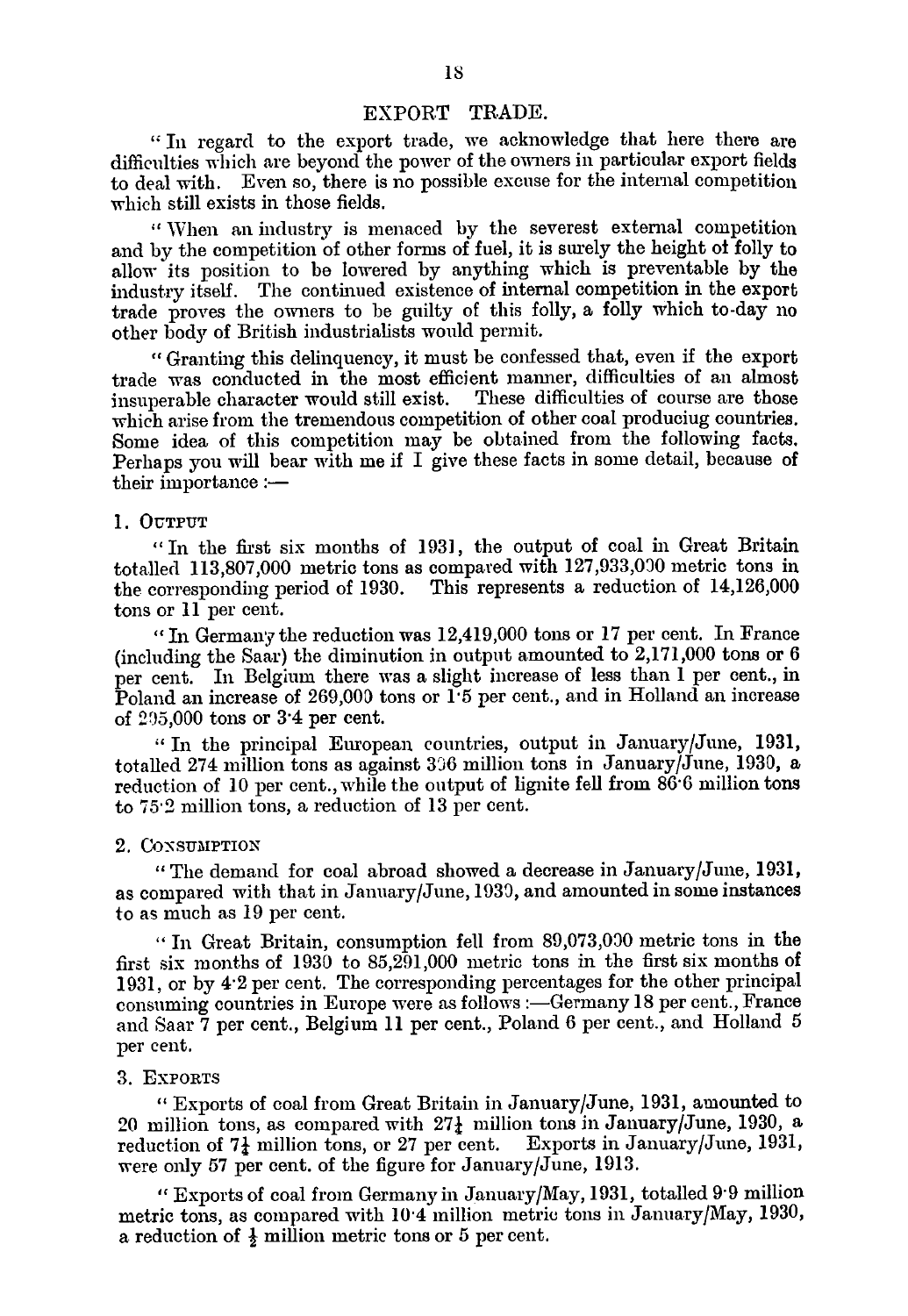"Exports of coal from Poland in January/June, 1931, aggregated *65*  million metric tons against 5.6 million metric tons in January/June, 1930, an *increase* of nearly 1 million metric tons.

"The markets in which Great Britain has lost trade most heavily as compared with January/June, 1930, are in order :—Scandinavian, South American, Belgian and Dutch, Spanish, German, Italian and French.

"In the Scandinavian market Poland is the strongest competitor, and increased her exports to northern markets in January/June, 1931, to a figure  $\frac{1}{2}$ million tons in excess of that for January/June, 1930. Polish competition has also been increasingly felt in France, Italy and Belgium. Polish exports to Western Europe, Mediterranean and extra-European markets in the first six months of 1931 were 665,000 tons in excess of the quantity exported to these markets *in* the corresponding period of 1930.

"German coal competes in the British coal markets, not only in the German coastal districts of the North Sea and the Baltic, where sea transport makes it cheaper to send British coal by sea than German coal by rail, and in South Germany, but also in Western Europe (the Netherlands, France, Belgium and Italy) and in South America. German deliveries to France and Belgium *in* the first five months of 1930 and 1931 were considerably in excess of the figures for the corresponding period in 1928 or 1929, but exports to Italy have decreased, largely in consequence of the Hague Agreement.

"4. MEASURES ADVERSELY AFFECTING EXPORTS OF BRITISH COAL.

"Foreign coal producers are in many cases aided in the competitive struggle on the world's market by means of disguised subsidies in the  $\hat{\mathbf{f}}$ c rm of different prices fcr inland and export sales, preferential railway rates, etc.

"In Poland the collieries obtain a special railway rate of 3s. 4d. per ton for a haul of 375 miles to Gdynia, the exporting port, the inland rate for a similar distance being 8s.  $6\frac{1}{2}d$ . per ton. Moreover, the pithead price of Upper Silesian large coal for inland consumption is fixed at 15s. per ton, while the  $F.O.B.$  quotation at Gdynia is now 11s, per ton, clearly showing that export prices are subsidised cut of disproportionately high inland prices.

"In Germany over and above the licensing system, which restricts the imports of British coal into Hamburg and the coastal districts, there are similarly preferential railway rates and differential inland and export prices. On coal for export, special rates have been in operation since April, 1931, as much as 40 per cent, below the normal rates.

"Prices of Rhur coal for inland consumption fixed by the Rhenish-Westphalian Coal Syndicate are subject to the approval of the National Coal Council, but the Syndicate makes a levy on all coal disposed of for the purpose of subsidising the losses on coal exported. The levy for the month of June, 1931, was fixed at 2s. 8d. per ton of coal sold to customers, and 1s.  $5\frac{3}{4}d$ , per ton of coal supplied to other departments.

"As regards France, it has recently been announced by the French Government that they intend to introduce a licensing system and to i estrict the imports from foreign countries to 80 per cent, of the quantity supplied on the average during the years 1928-30.

"In Spain imports of coal are subject to Customs Duty, but a certain quantity of British coal is allowed to enter at a reduced rate.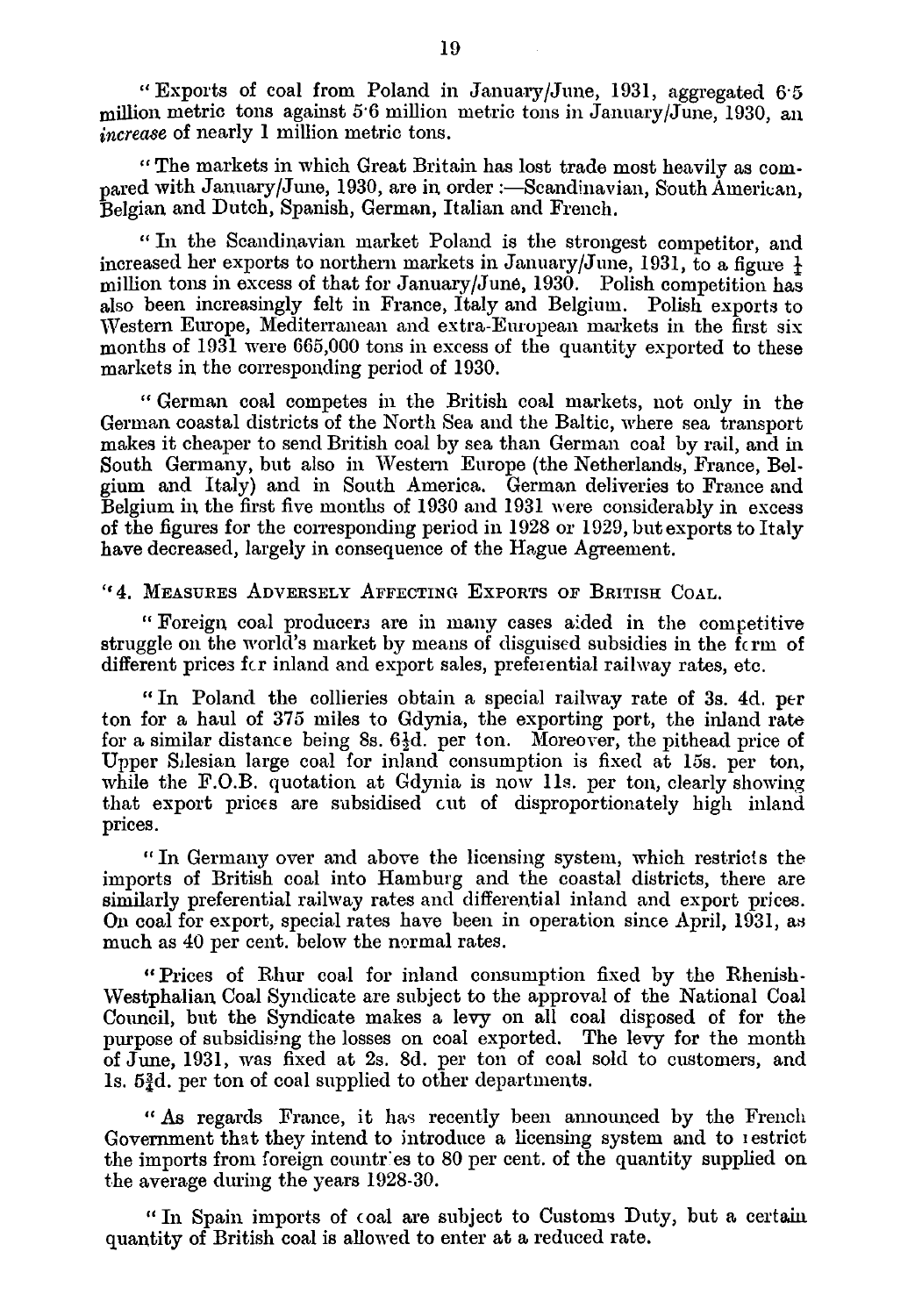"5. CONTRACTS RECENTLY LOST.

"The following are examples of important contracts which the British mines lost to foreign competitors in June:—

- Buenos Aires Electricity Works.-125,000 tons of sized coal to Germany.

"Latvian State Railways.—100,000 tons of steam coal to Poland at prices is. 6d. per ton below British prices with nine months' credit.

"Stockholm Electricity Works.-40,000 tons washed smalls to Poland at 3s. per ton below tenders for Northumberland coal.

" From these facts it is perfectly obvious that the coalowners in particular export districts cannot of themselves hope to combat these difficulties, and it has long been recognised by us that the ultimate solution lies in international agreements with other coal-producing countries, whereby the present ruinous conflict may be ended.

## "THE NATIONAL LEVY.

"Endeavours to secure an Internati nal Agreement have now been going on for the last five years, and very little progress eems to have been made. It is our view that until such an arrangement can be effected a National Levy is essential. In my view this question is one of extreme urgency, as the position grows worse almost hourly, and, even though our wages are protected by law, mile s something is speedily done we may find that before the year's guarantee has expired unemployment in the export districts will have enormously increased.

## "INTERNATIONAL AGREEMENTS.

In regard to an international economic agreement, this again is a quest on of the greatest importance, and one which we should endeavour to press forward to the utmost of our ability during the coming year. It is regrettable that while those concerned in the conduct and control of the industry in the respective countries have all admitted the dire necessity for some international economic arrangement, very little progress appears to have been made towards its realisation.

"The information which I have already given upon the international situation shows how desperate is the need to press forward this question.

"We have been told that the British coal owners are the chief obstacle to progress in this direction, and that they are not prepared to discuss this question until the circumstances of the British industry were such as would give this country a better basis on which to bargain for its share of inter-<br>national trade. With a fair and just agreement we are much concerned, yet With a fair and just agreement we are much concerned, yet if this isolation attitude is maintained I **see** no hope whatever for our export districts. In my view, we cannot hope to take away from the Germans and the Poles the total portion of the trade which they have secured in recent years, and the attempt to do so will only result in periodical troubles and crises of a most dangerous character.

"It is far better for the British industry to make every possible effort to come to terms with her continental neighbours at the earliest possible moment, and not to wait for an improvement (at the expense of those neighbours) which will probably never materialise. It is pleasing to note that the Miners' International Federation has recently approached the League of Nations with a request to reopen discussions on this question, but the time has now gone by  $f \alpha r$  academic discussions on the principles and desirability of an international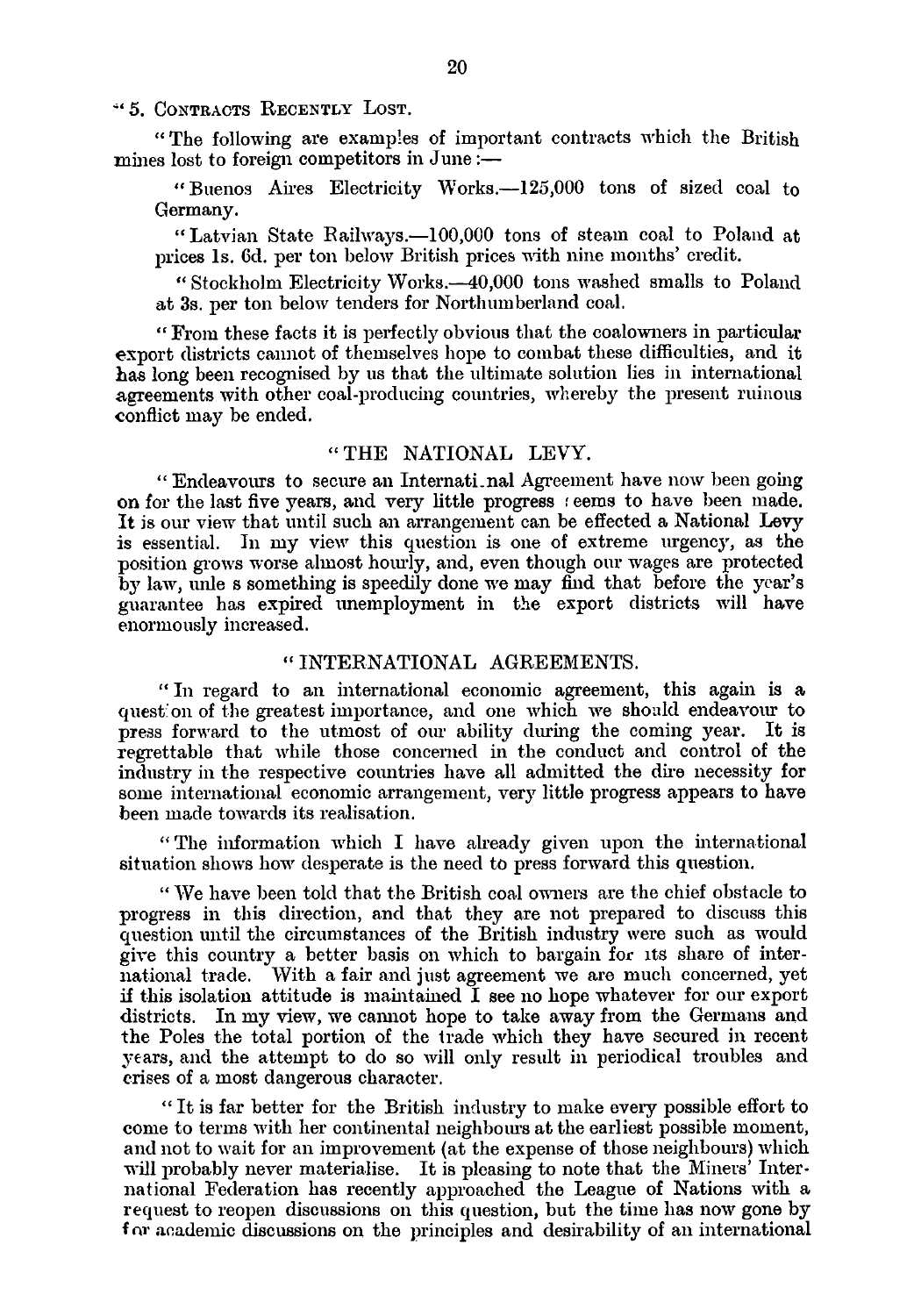agreement. There is no necessity to further discuss the desirability or practicability of this question. These, I think, will not now be challenged by anyone who has a knowledge of the European coal trade conditions. We now require definite action on the part of those responsible for the conduct of the industry in the respective countries.

"It is true that certain discussions have already taken place between certain coal owners in the various countries, but, as far as  $I$  am aware, no representative bedy of coal owners has yet taken any definite action in the matter. The initiative must come from someone. Why not from the British coal owners? The Act of 1930 has given them a Central Authority. They coal owners? The Act of 1930 has given them a Central Authority. should use it.

"Such a step would be a welcome break from their old traditions, and would go far to instilling some confidence among the coal producers. In my view, we should take up this question direct with the British owners and press upon them the urgency of using every means toward this end.

#### "AMALGAMATIONS.

" The elimination of waste in the working and administration of the coal mines has always been considered a question of great importance. Here the Coal Mines Act, 1930, marks a very definite step towards the realisation of this object, through its provisions for the amalgamation of units. I welcome the statement recently made by Sir Ernest Gowers, the Chairman of the National Reorganisation Commission, who made it quite clear that in the interests of the industry it is essential that the coal owners in all districts shall reverse their previous attitude on this question.

"In the present circumstances of the industry this process of amalgamation, while it may give increased productivity and greater efficiencyeconomic advantages—it may also have human and moral effects difficult to measure. The amalgamation of units may be carried out in a fashion which will leave large numbers of our men unprovided for other than by unemployment benefit, and even render derelict a still further number of our mining villages. It will be the duty of the Federation while doing everything to encourage amalgamations, to take such action as will prevent any suffering of our men and their families by such reorganisation.

"In this respect, it is pleasing to note that this Federation is represented on the Coal Mines Reorganisation Commission by one of our own men, Mr. Joseph Jones, of Yorkshire; on your behalf, I congratulate him on his appointment which reflects not only credit upon himself, but upon this organisation.

# 'RATIONALISATION OF PRODUCTION.

"With regard to the application of scientific methods to production-or the rationalisation of production—the Federation favours the fullest possible extension of labour-saving machinery on the widest possible scale. To talk of

preserving the status quo in production is an impossibility.<br>
"The progress that has been made already by the machinery is significant:—<br>  $\frac{1001 \text{ m} \cdot 1001 \text{ m} \cdot 1001 \text{ m}}{2001 \text{ m} \cdot 1001 \text{ m}}$ "The progress that has been made already by the introduction of machinery is significant :-

|  |                            |  |         |          | " In 1901 only 1% total output cut by machinery.  |
|--|----------------------------|--|---------|----------|---------------------------------------------------|
|  | $\cdot\cdot$ , 1914 , 9% , |  |         |          |                                                   |
|  | $\lq$ , 1921, 14.1%,       |  | $\cdot$ | $\cdots$ | ,,                                                |
|  | $\lq\lq$ , 1930, 30%, ,    |  |         |          |                                                   |
|  |                            |  |         |          | "Whereas in 1914 only 3,093 coal cutting machines |

nes were in use,

In 1930 8,000 coal cutting machines were in use.